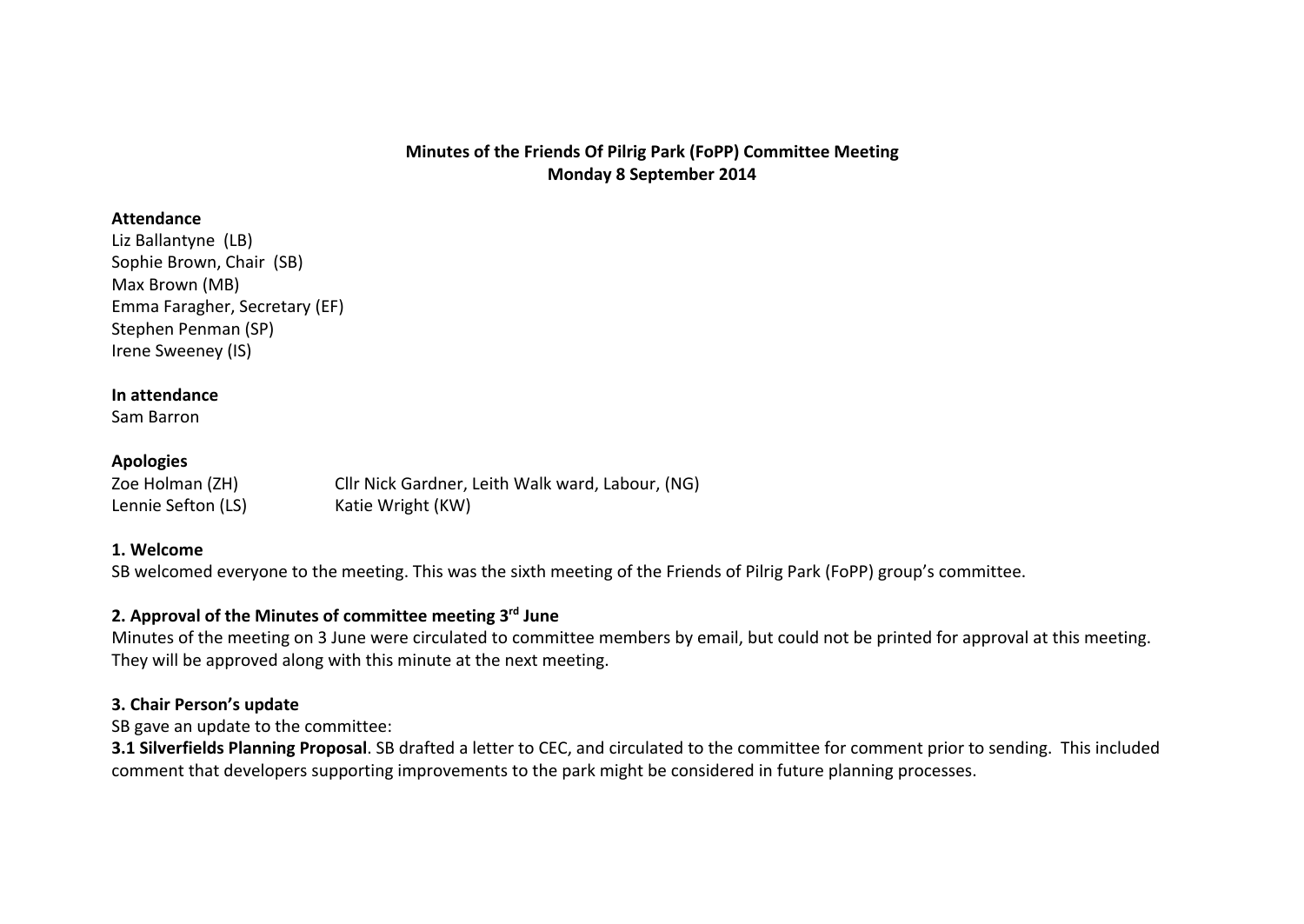**3.2Benches**There is still one bench outstanding; SB is in on-going discussion with CEC to confirm a delivery date. The chair of Friends of Starbank Park has advised SB they have an excess of benches. They have provisionally agreed that, subject to agreement with CEC, the excess benches should be moved to Pilrig Park.

# **4. Priorities for 2014**

The appendix, **Friends of Pilrig Park – Priorities for 2014-15** lists progress and actions against agreed priorities for 2014. Discussion is outlined below:

- **4.1 Paths:** SB and EF met with CEC parks staff to discuss improvements to paths in late June. At the meeting it was agreed that
	- Improvements be made to the Cambridge Gardens entrance path. Work has subsequently been completed.
	- Tarmac patching to the paths at Pilrig Street entrances. Work completed.
	- CEC will explore options for work on the central path. This path will require significant work, e.g. full resurfacing, as deterioration means patching will not be effective. SB will ask CEC for update on progress.

**4.2 Entrances:** Sam Barron attended the meeting and discussed the report he has compiled on entrances to the park.

- Committee agreed informal observation suggests the Balfour Street and Bun-sgoil Taobh na Páirce entrances have a higher footfall than the Pilrig Street entrance where the park information board is currently sited. Relocation of the board should be considered as a recommendation for CEC; and consultation should include the question "Which entrances to the park do you use?"
- It was agreed that there are many pathways and routes through the park; a future project for FoPP might be the development of signposting for paths or a map signposting park facilities for the entrances, possibly created as a local schools project.
- **4.3 Wooded Areas:** see separate section below.

**4.4 Litterwise Project** this is now almost completed. Poster production has been delayed due to artist availability in July and August, but is now complete. 15 copies of 4 designs are being printed and will be displayed for approx. 4 months each. The first posters scheduled for display in September. EF will compile a report to CEC on the use of the grant; there is a likely to be a small underspend. **Events in the park:** On 21 September the Scottish Sled Dog Group will be holding an event in the park details are tbc. FoPP will support publicity via posters and social media. On 27 September Citizen Curator is holding a day of free events in the park as part of the 'Balfour's Botany' project. This will include planting of bluebell seeds behind the small playpark, an artist's talk about the art installation being developed for the park for display from late September, a shed talk with gardener Rebecca Govier in the sheds by the allotments and a barbeque.

**4.5 Website:**LS has made updates to the website. The website will go live in September and can be viewed at: www.friendsofpilrigpark.org.uk **4.6 Consultation.**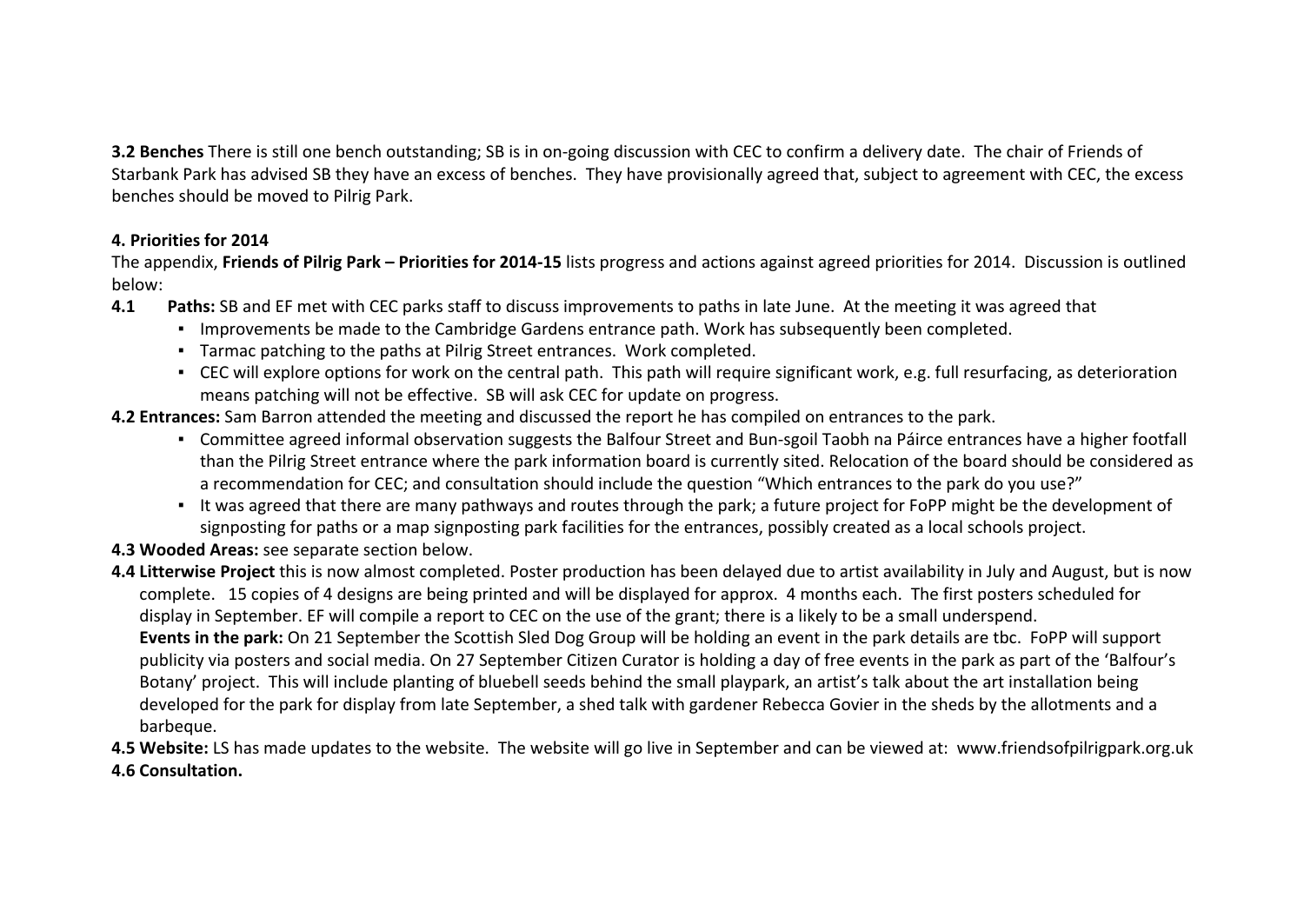- 4.6.1 Some committee members queried the statistical validity of a consultation. It was agreed that though the sample size may be small it is a valuable process to gather information about park use and valuable in gaining funding.
- 4.6.2 SB and EF observed a number of parks groups have already run consultations and surveys. SB will seek their advice.
- 4.6.3 It was agreed the process should include a count of park users, visual observation of usage and a combination of online and face-to-face surveying. Surveys and headcounts should be taken at a range of days and times e.g. surveying parents at end of school day.
- 4.6.4 Volunteers for head counting and face-to-face surveys will need to be sourced from committee members and via the upcoming public meeting.
- 4.6.5 Schools and local community groups should be surveyed.
- 4.6.6 At the next public meeting in October attendees will be asked to contribute to this process; by dividing into discussion groups identifying activities they see in the park and their regularity.
- 4.6.7 Discussion during the meeting identified a number of questions for inclusion in consultation; these have been collated in a separate document.

# **5. Woodland Areas**

The committee discussed the consultation document produced in July 2014.

**5.1** The committee agreed it is key to follow advice to take a staged approach and ensure we can maintain and upkeep any work undertaken. **5.2**Committee agreed the priority for winter 2014-15 will be to continue work on the areas cleared by volunteers last winter; if there is capacity FoPP will extend work to the Millennium Woodland, cleared by CEC last winter. SB will advise the council and ask if they have work planned in the Millennium Woodland.

**5.3**Work will include the edging of developing paths, using off-cuts of wood from the clearance. This will follow the advice given in the consultation and some work already done by the small play park.

**5.4** It was agreed it would be valuable to remove some of the stumps and roots left after clearance days, which can be trip hazards. SB to discuss with CEC.

**5.5** Last year activity was limited due to the capacity of the cages for waste. Agreed FoPP should request that CEC provide more cages or empty it on repeat occasions.

**5.6** Alongside the clearance days, the committee will use the next committee meeting to discuss and develop plans for the three areas already worked on.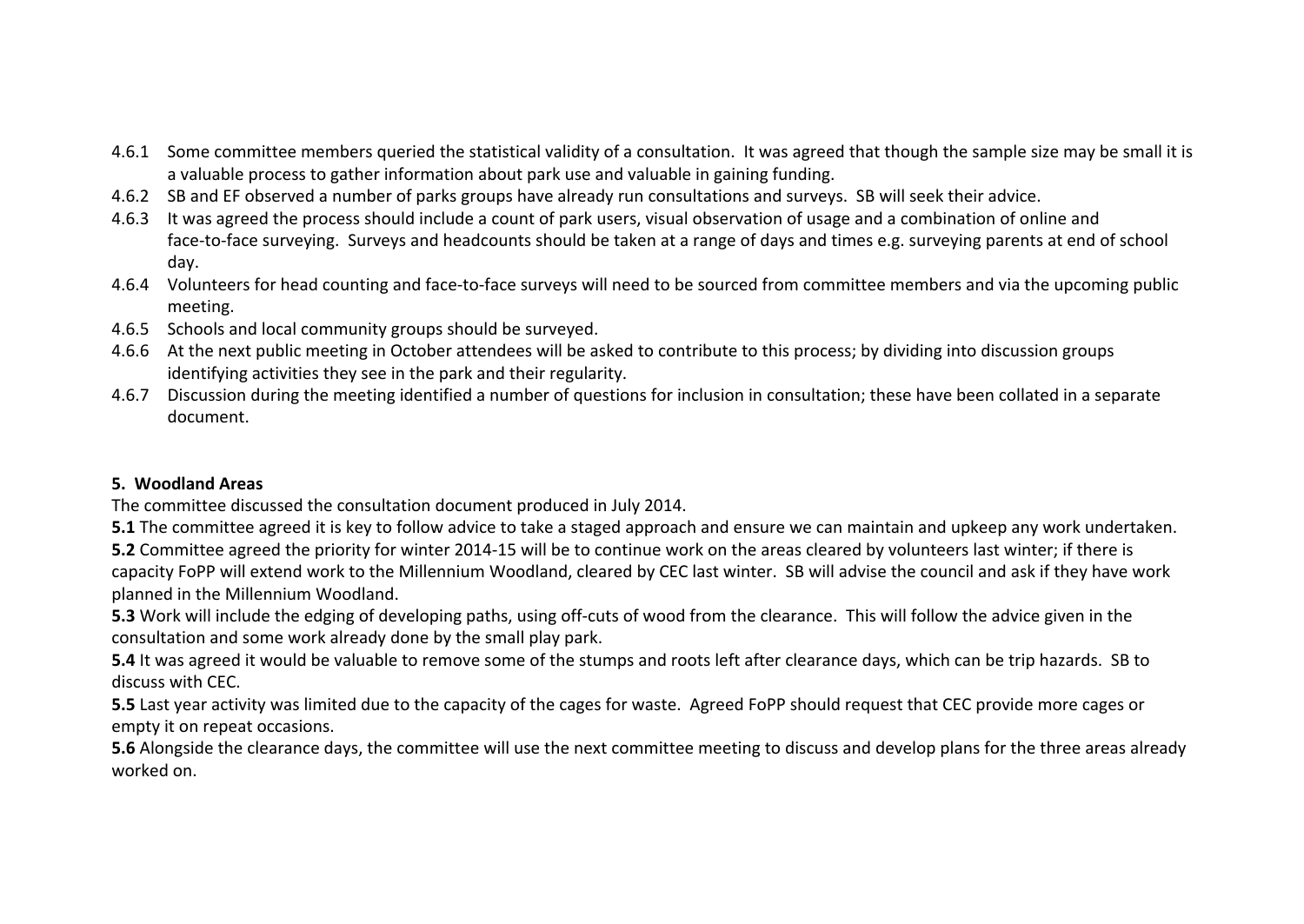## **6. Treasurer's Update**

MB advised that the grant for the 'Litterwise' project is now almost spent. The £2500 towards capital costs is still to be spent. Agreed a priority for discussion should be to decide on a use for this money. MB is costing insurance; awaiting response from supplier.

# **7. ACOB**

**6.1** SB cannot attend the umbrella group meeting on 11 September, she invited volunteers from the committee to attend. **6.2** EF advised that Carbon Scotland and Festivals Edinburgh have set up a 'Green Tease' group of local arts organisations interested in sustainability, this may be a good link in future.

## **7. Date of Next Meeting**

Public Meeting, Monday 8 October, Macdonald Road Library.

# **ACTIONS**

- **EF & MB –** Report for Litterwise and confirm budget and underspend.
- **SB, LB & KW** support promotion of upcoming events (SB and LB posters; KW Facebook).
- **SB –** contact CEC for update on work on paths
- **SB, EF & LB** Proof updated website ready to go live.
- **MB, SB** seek advice from contacts on running parks survey.
- **SB** Advise CEC of plans for woodland management and ask about other issues see minute.

Signed: Contract Contract Contract Contract Contract Contract Contract Contract Contract Contract Contract Contract Contract Contract Contract Contract Contract Contract Contract Contract Contract Contract Contract Contrac

Signed: Date: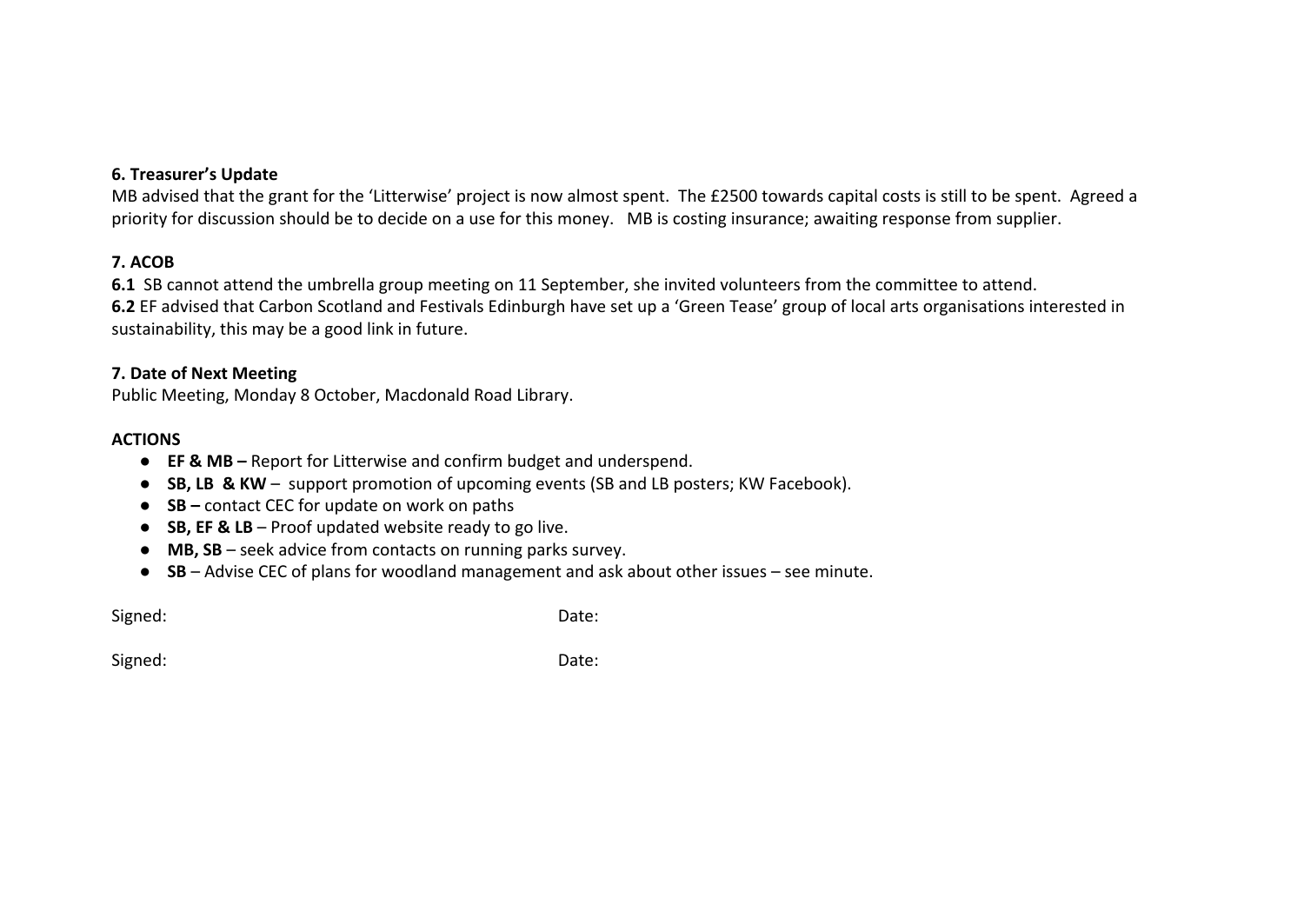# **Friends of Pilrig Park – Priorities for 2014-15**

| Priority Area: Consult with Community to create vision and 'wish list' for FoPP.                                                                                                                                                                                                                                                     |                                                                                                                                                                                                                                                                             |                    |
|--------------------------------------------------------------------------------------------------------------------------------------------------------------------------------------------------------------------------------------------------------------------------------------------------------------------------------------|-----------------------------------------------------------------------------------------------------------------------------------------------------------------------------------------------------------------------------------------------------------------------------|--------------------|
| <b>Actions</b>                                                                                                                                                                                                                                                                                                                       | <b>Progress &amp; achievements</b>                                                                                                                                                                                                                                          | Task allocated to: |
| FoPP will carry out a consultation survey consult<br>with the local community. Consultation points<br>are identified in each priority below.                                                                                                                                                                                         | SB to have stand at Leith Gala Day and will canvas attendees with a<br>single question 'what do you want from the park?'<br>Survey scheduled for Sept 2014 – paper and online (survey<br>monkey) via email, Facebook, and local orgs (LCCC, Greener Leith,<br>Spurtle etc.) | EF/SB              |
| Consultation will include 'what do people want<br>to do in the park that they cannot do now?'                                                                                                                                                                                                                                        | Committee has discussed outline plans (see full minute) for delivery in<br>Autumn & Winter 2014.                                                                                                                                                                            | <b>SB</b>          |
| FoPP will use the consultation to:<br>Develop a plan for FoPP's future<br>vision, aims and work in Pilrig.<br>Create a 'wish list' document<br>identifying objectives and items of<br>work in the park. This will be used to<br>inform small pieces of fundraising<br>and reported to CEC and other key<br>funders and stakeholders. |                                                                                                                                                                                                                                                                             | EF/SB              |
| <b>Priority Area: Litter</b>                                                                                                                                                                                                                                                                                                         |                                                                                                                                                                                                                                                                             |                    |
| <b>Actions</b>                                                                                                                                                                                                                                                                                                                       | <b>Progress &amp; achievements</b>                                                                                                                                                                                                                                          | Task allocated to: |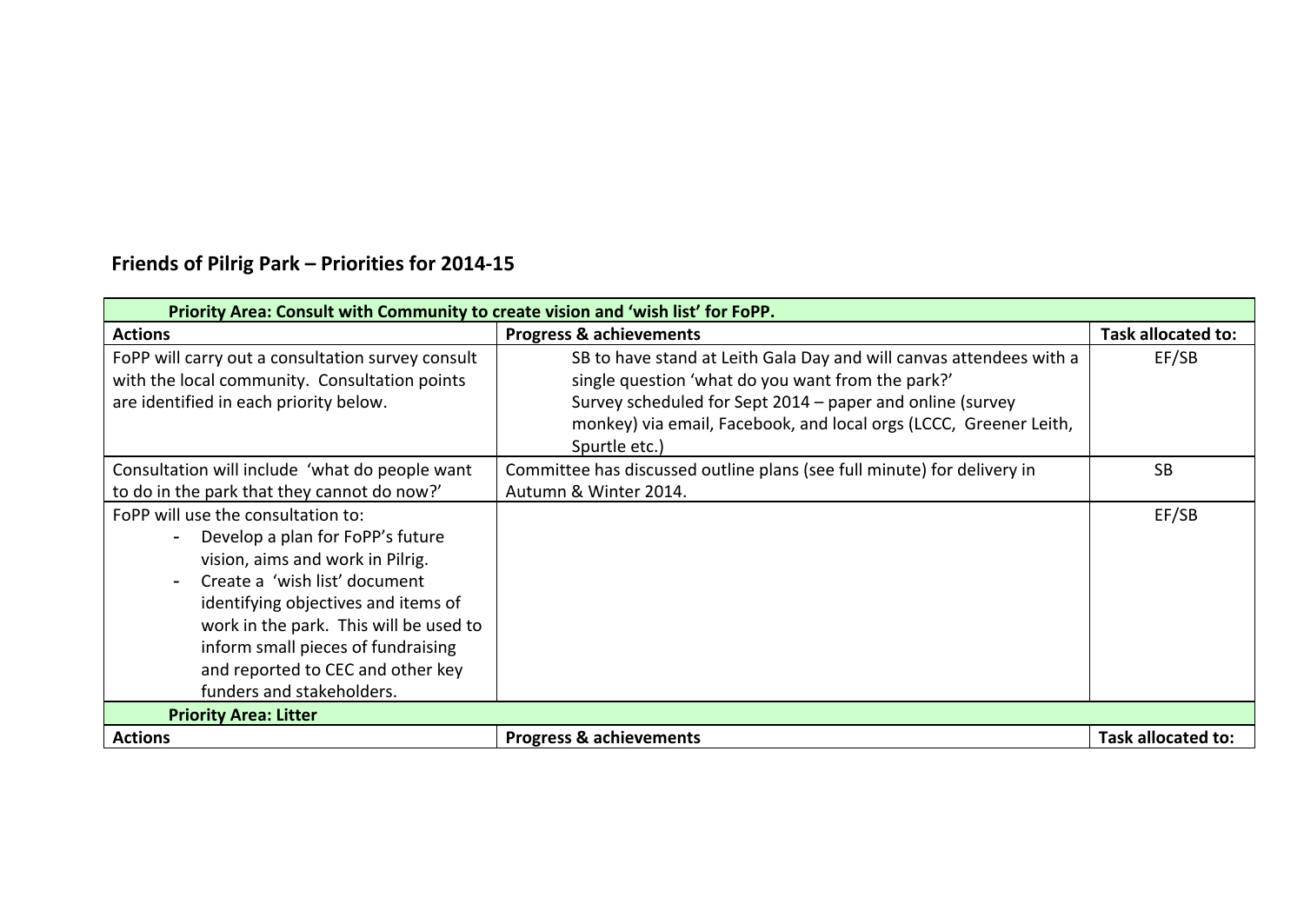| Deliver the 'Litterwise' project funded by £eith<br>Decides, resulting in anti litter poster campaign in<br>Pilrig Park.                                                                                            | Litterwise Workshops are complete (Pilmeny Youth Project, Lorne Primary<br>and Bun-sgoil Taobh na Páirce) and posters printed, campaign to start in<br>autumn (delays due to formatting posters for print and artists availability in<br>July/August). | SB/EF              |
|---------------------------------------------------------------------------------------------------------------------------------------------------------------------------------------------------------------------|--------------------------------------------------------------------------------------------------------------------------------------------------------------------------------------------------------------------------------------------------------|--------------------|
| Hold 2 litter clean up days in Summer 2014                                                                                                                                                                          | First Clean-up day held on 29 Jun. Second day held on 17 August, this was<br>focussed on cleaning litter and undergrowth near the smaller play park.                                                                                                   | <b>SB</b>          |
| Join Keep Scotland Beautiful 'It's Your                                                                                                                                                                             | FoPP is now a member of the 'It's your Community Scheme'. Assesment                                                                                                                                                                                    | EF/SB              |
| Community' Scheme                                                                                                                                                                                                   | visit for award made in July.                                                                                                                                                                                                                          |                    |
| <b>Priority Area: Entrances, Paths and Access (paths)</b>                                                                                                                                                           |                                                                                                                                                                                                                                                        |                    |
| <b>Actions</b>                                                                                                                                                                                                      | <b>Progress &amp; achievements</b>                                                                                                                                                                                                                     | Task allocated to: |
| Identify priorities for repair work with<br>$\bullet$<br>CEC, identifying what is achievable within<br>remit and budgets in 2014.<br>Identify what is not, but can be included<br>in the FoPP 'wish list' document. | Priority path repairs discussed with CEC. Work on Cambridge Garden<br>entrance complete; some fixes to paths at entrances complete.                                                                                                                    | <b>SB</b>          |
| Scope a plan for entrances to Pilrig Park, defining<br>how entrances can signpost the nature of the<br>park and encourage positive behaviours.                                                                      | Sam Barron has completed a survey, circulated to the committee and<br>discussed at committee meeting on 6 Sept.                                                                                                                                        | Sam Barron         |
| Include entrances, paths and access in the<br>community consultation and resulting plan / wish<br>list.                                                                                                             | Questions for inclusion discussed at meeting on 6 Sept.                                                                                                                                                                                                | SB/EF              |
| <b>Priority Area: Play Parks</b>                                                                                                                                                                                    |                                                                                                                                                                                                                                                        |                    |
| <b>Actions</b>                                                                                                                                                                                                      | <b>Progress &amp; achievements</b>                                                                                                                                                                                                                     | Task allocated to: |
| Include parks in the community consultation and<br>resulting plan / wish list.                                                                                                                                      | Key questions for consultation agreed at committee meeting on 6 Sept.                                                                                                                                                                                  | SB/EF              |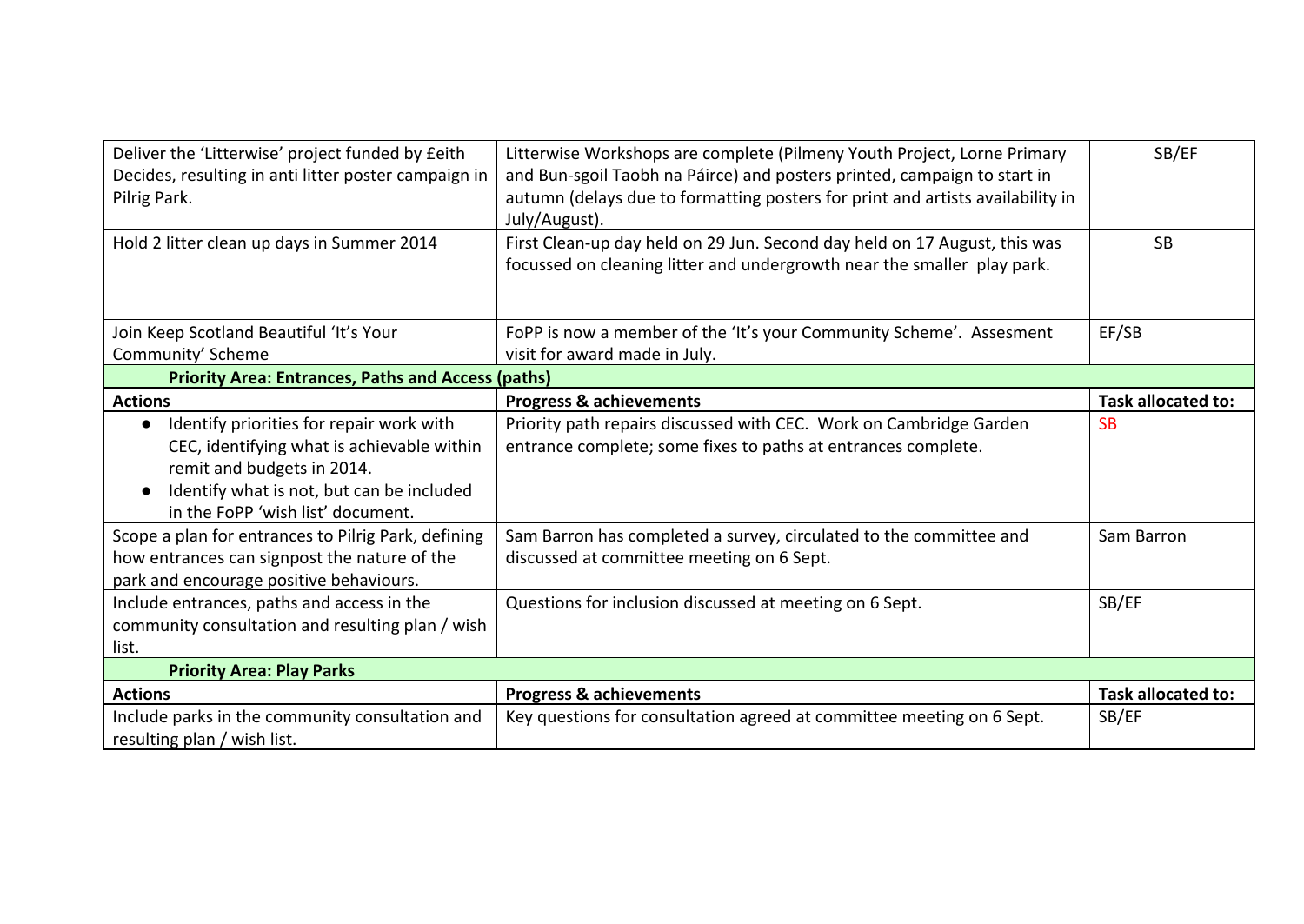| Consult with key local stakeholders to identify<br>their vision for the future of play parks in Pilrig<br>Park.                                                                                         |                                                                                                                                                                                  | SB/EF                     |
|---------------------------------------------------------------------------------------------------------------------------------------------------------------------------------------------------------|----------------------------------------------------------------------------------------------------------------------------------------------------------------------------------|---------------------------|
| Seek community members who can champion<br>the vision for play parks in Pilrig Park.                                                                                                                    |                                                                                                                                                                                  | <b>SB</b>                 |
| <b>Priority Area: Woodlands &amp; Biodiversity</b>                                                                                                                                                      |                                                                                                                                                                                  |                           |
| <b>Actions</b>                                                                                                                                                                                          | <b>Progress &amp; achievements</b>                                                                                                                                               | <b>Task allocated to:</b> |
| Include woodlands in the community<br>consultation and resulting plan / wish list and<br>develop a vision for biodiversity & woodlands in<br>the park, using sample area already cleared as<br>example. | A simple survey of woodland areas has been completed by EF and SB with<br>expert advice from professional gardener Becky Govier, discussed by<br>committed at meeting on 6 Sept. | $EF/SB +$<br>MB/DS/SP/LB  |
| Develop an overall vision for FoPP's contribution<br>to improving woodlands across the park using a<br>zoned approach, building on success year by year<br>and informed by community consultation.      | To develop draft plan based on advice from Becky Govier (above) in<br>autumn/winter 2014. To take phased approach, starting with detailed<br>plans for areas already cleared.    | MB/DS/SP/LB               |
| Scope potential to develop a proposal for an SNH<br>Community Action Grant for work in 2015 if<br>appropriate project, partners and capacity<br>identified.                                             |                                                                                                                                                                                  | MB/DS/SP/LB               |
| Apply for the Keep Scotland Beautiful 'It's Your<br>Community' Scheme                                                                                                                                   | FoPP is now a member of the 'It's your Community Scheme'.                                                                                                                        | EF                        |
| Hold 3 woodland action days out with nesting<br>season.                                                                                                                                                 | Focus for winter agreed:                                                                                                                                                         | MB/DS/SP/LB               |
| Priority area support community projects and events                                                                                                                                                     |                                                                                                                                                                                  |                           |
| <b>Actions</b>                                                                                                                                                                                          | <b>Progress &amp; achievements</b>                                                                                                                                               | Task allocated to:        |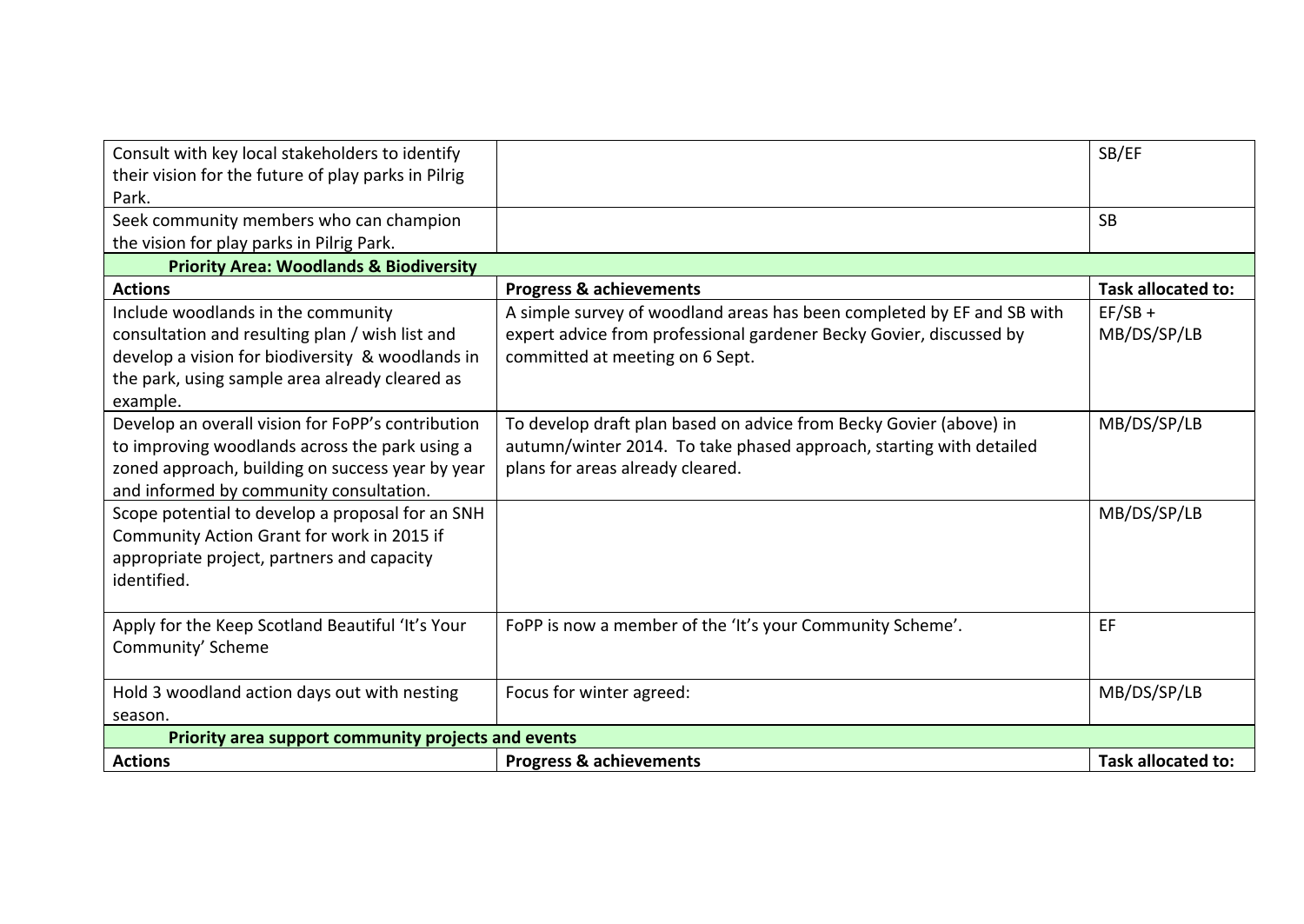| Support the work of community projects and<br>events in the park, to outcomes agreed with<br>organiser, e.g. Easter Egg Hunt; Dog Show Day. |                                                                                                                                                                                                                                                                                                                                                                            | <b>SB</b>                 |
|---------------------------------------------------------------------------------------------------------------------------------------------|----------------------------------------------------------------------------------------------------------------------------------------------------------------------------------------------------------------------------------------------------------------------------------------------------------------------------------------------------------------------------|---------------------------|
| Work in partnership with other stakeholders<br>working on projects in the park e.g. Balfour's<br>Botany Grow Wild funded project.           | Two workshop days held in Spring 2014: wildflower propagation and<br>$\blacksquare$<br>woodland biodiversity. The first was well-attended; the second was<br>less well attended due to adverse weather.<br>Sled dog day on 21 September.<br>Balfour's Botany event day on 27 September.<br>$\blacksquare$<br>Sophie can you add any events missed & comment on attendance? | <b>SB</b>                 |
| Support development of a provisional Summer<br>Fete (TBC) in 2014.                                                                          | Summer Fete not happening in 2013.                                                                                                                                                                                                                                                                                                                                         | <b>SB</b>                 |
| Priority: Contribute to local Community Councils, Parks Groups and CEC park activity                                                        |                                                                                                                                                                                                                                                                                                                                                                            |                           |
| <b>Actions</b>                                                                                                                              | <b>Progress &amp; achievements</b>                                                                                                                                                                                                                                                                                                                                         | <b>Task allocated to:</b> |
| Ensure FoPP has regular representation at Leith<br>Central Community Council.                                                               | IS now member of LCCC, regularly attending monthly meetings and<br>updating LCCC on FoPP activity.                                                                                                                                                                                                                                                                         | IS                        |
| Ensure FoPP is represented at the Parks Forum                                                                                               | SB is attending regular meetings; the group is exploring insurance and SCIO<br>status for parks. SB and EF contributing to review of start-up packs for<br>parks groups.                                                                                                                                                                                                   | <b>SB</b>                 |
| Volunteer from FoPP take park in the annual<br>parks quality assessments.                                                                   | IS has received training in preparation for assessment visits.                                                                                                                                                                                                                                                                                                             | IS                        |
| Priority: Maintain Friends Group membership, marketing and constitution                                                                     |                                                                                                                                                                                                                                                                                                                                                                            |                           |
| <b>Actions</b>                                                                                                                              | <b>Progress &amp; achievements</b>                                                                                                                                                                                                                                                                                                                                         | <b>Task allocated to:</b> |
| Hold and minute two public meetings<br>$\bullet$<br>(inc. one AGM)                                                                          | 1 public meeting held April 2014, and minutes circulated.                                                                                                                                                                                                                                                                                                                  | SB/EF                     |
| Hold and minute three Committee<br><b>Meetings</b>                                                                                          | Two meetings held to date.                                                                                                                                                                                                                                                                                                                                                 | SB/EF                     |
| Maintain and update FoPP website                                                                                                            | Draft update completed ready to go live in Autumn 2014.                                                                                                                                                                                                                                                                                                                    | $DS (+EF/SB)$             |